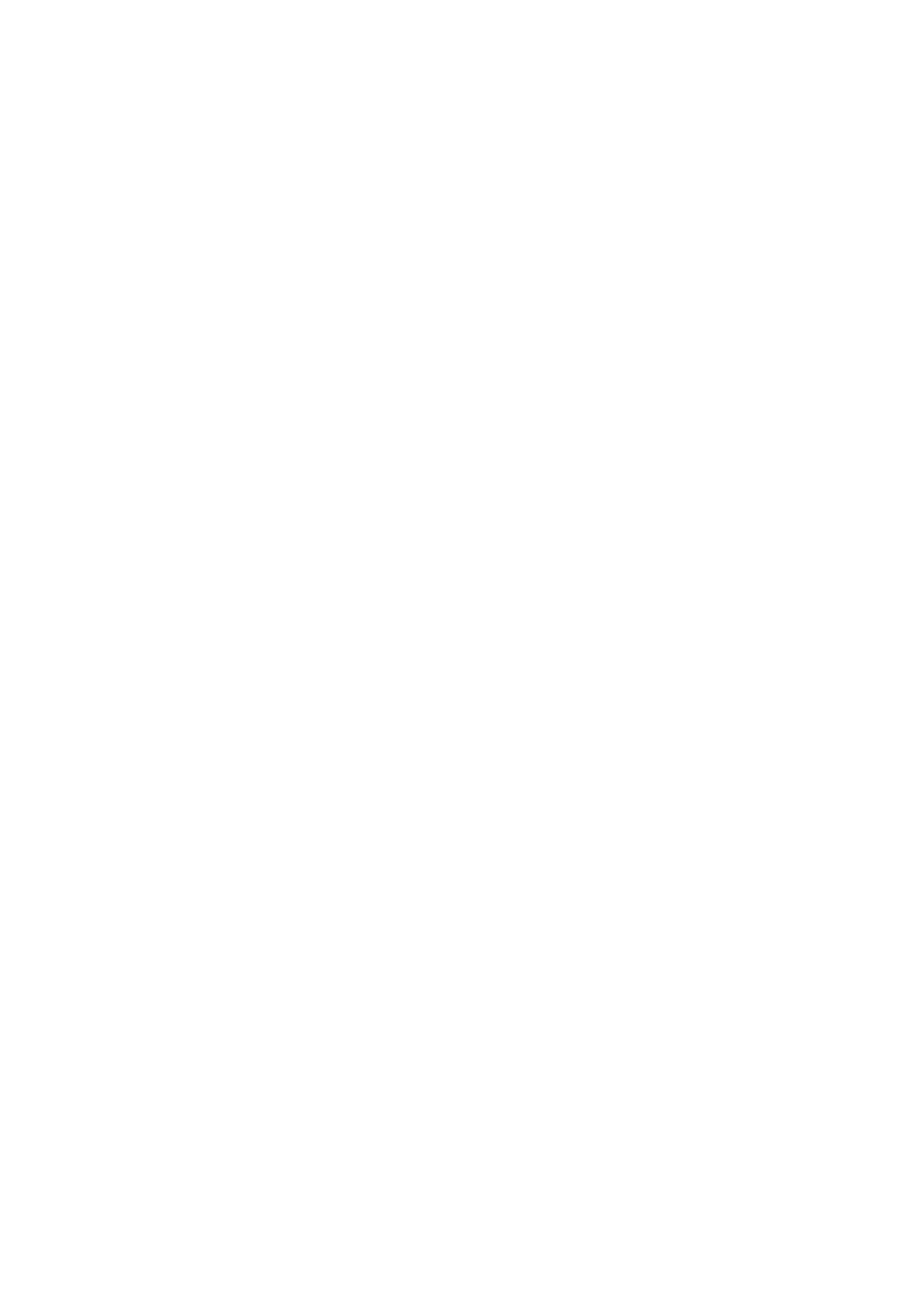## **Britain's Foreign & Security Policy after Brexit: the European Dimension**

#### **Introduction**

As a member of the European Union (EU), the UK was an active and key player in the formulation and implementation of EU foreign and security policy (CFSP). On leaving, the UK rejected an EU proposal to agree a framework for structured co-operation in this field, despite the fact that such a framework was envisaged in the Political Declaration agreed by the parties at the time of the conclusion of the Withdrawal Treaty.<sup>[1](#page-2-0)</sup> The reason given for this rejection was that the UK did not wish to be inhibited in adopting future policies (although such constraints do not exist in any of the EU's other third party agreements which provide for such structured co-operation in the fields of foreign and security policy and the EU has no power to bind non-members into its decisions).

The UK set out its new approach to foreign and security policy in a White Paper in March [2](#page-2-1)021, Global Britain in a Competitive Age.<sup>2</sup> This offers a strong analysis of the current global environment but a less credible policy response. There is a clear gap between rhetoric and reality, most recently illustrated by events in Afghanistan. The UK is intending to increase its defence expenditure, including expanding its nuclear arsenal, adopt a tilt towards the Indo-Pacific and introduce a new model for integrated operations by the UK's armed forces. In a notable omission, however, the paper offers little comment on how the UK would relate to the EU, which includes many of the UK's nearest neighbours and allies, nor did it explain how the UK could be a leader in international development and poverty reduction while sharply reducing its overseas aid budget.

This paper focuses on the European dimension of these challenges and inter-related issues and on the implications for Britain's own policy choices. What should the UK's foreign and security policy be after Brexit and, in particular, what kind of relationship should it have with the EU as such, as well as with its larger Member States (for example, France and Germany), in relation to these issues?

<u>.</u>

<span id="page-2-0"></span><sup>1</sup> See HM Government, *[Political Declaration setting out the framework for the future relationship between the European Union and the](https://www.gov.uk/government/publications/new-withdrawal-agreement-and-political-declaration)  [United Kingdom](https://www.gov.uk/government/publications/new-withdrawal-agreement-and-political-declaration)*, 19 October 2019, p. 18, para 95

<span id="page-2-1"></span><sup>2</sup> HM Government, *Global Britain in a Competitive Age: [The Integrated Review of Security, Defence, Development and Foreign Policy](https://www.gov.uk/government/publications/global-britain-in-a-competitive-age-the-integrated-review-of-security-defence-development-and-foreign-policy)*, CP 403, 16 March 2021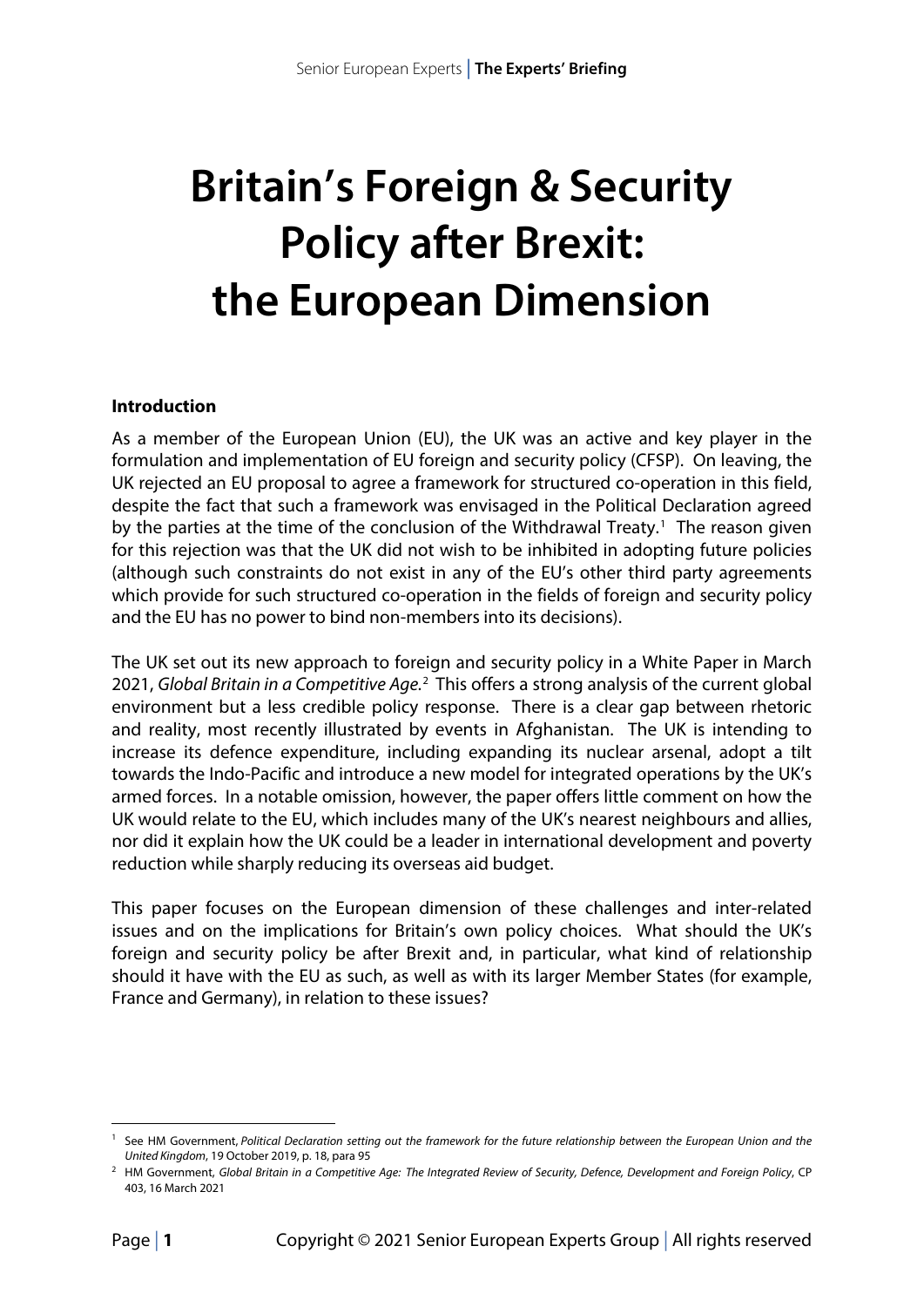Senior European Experts **| Britain's Foreign & Security Policy after Brexit: the European Dimension**

#### **Background**

The challenge the Government has set itself is to turn "Global Britain" into a detailed, credible set of policies that can marry the reality of the UK's economic size to Ministers' global ambitions.

UK policy has to take into account its long-standing objective of remaining close to the United States with the reality of a downward shift in US involvement in Europe and the Middle East and a greater US focus on China and the Pacific region. From the US point of view, the UK has been diminished by its absence from the EU. The Biden administration has indicated that it would prefer the UK to be more active in Europe in foreign and defence policy terms, to take a greater interest in Africa (where the US is largely absent) and to confront China economically (in alliance with the EU) rather than militarily.<sup>[3](#page-3-0)</sup>

All European countries, including the UK, have significant international issues to address. A more assertive Russia (for example in Belarus, Syria, and Ukraine and with mercenaries in several parts of Africa), the growth of irregular migration and the level of insecurity in North Africa and the Middle East all threaten European regional security. Yet while the EU has long talked about greater defence co-operation, European nations have often failed to live up to these ambitions. In contrast to its earlier coolness towards European defence co-operation, the US now supports it if it does not undermine NATO.

Some of the EU's interventions, such as the anti-piracy operation in the Indian Ocean and the military presence in Bosnia, have been effective and useful but the EU remains divided about the extent of its role in defence policy. This debate is starting again following the debacle in Afghanistan and the UK will be affected either way by its outcome.

NATO faces the challenge of the declining priority of the European theatre to US interests, Russian aggression in Ukraine and the Caucasus and the reluctance of some of its European members to commit forces to operations. The Russian annexation of Crimea in 2014 prompted a renewed effort to invest in high-readiness capabilities suitable for deterrence and territorial defence. Since then European defence budgets have risen steadily every year with most allies on track to meet NATO targets by 2024. However, changes in the nature of warfare and defence technology (hybrid attacks, cyber, artificial intelligence, missile technology, missile defence, space) have created new and stretching demands, most of them beyond the capacity of the UK (or other European countries) to tackle on its own. A NATO summit in 2022, which is due to draw up a new strategic concept for the alliance, will address many of these issues.

#### **The strategic context**

**.** 

The world is going through a period of volatility, troubled by the growth in populism expressed in increasingly nationalist terms, terrorism, economic inequality and climate change. The US no longer self-evidently dominates world affairs. China has emerged first as a major economic power but increasingly also as a more assertive political and military one. Russia remains in strategic decline, weak economically but an often disruptive foreign policy actor. There are significant challenges in every part of the world reinforced by inter-dependence (a point driven

<span id="page-3-0"></span><sup>&</sup>lt;sup>3</sup> See, for example, the speech made by the US Defence Secretary, Lloyd Austin, on 27 July 2021 and his subsequent remarks: 'Britain ['more helpful' closer to home than in Asia, says US defence chief',](https://www.ft.com/content/7fb26630-a96a-4dfd-935c-9a7acb074304) Jasmine Cameron-Chileshe, *Financial Times*, 27 July 2021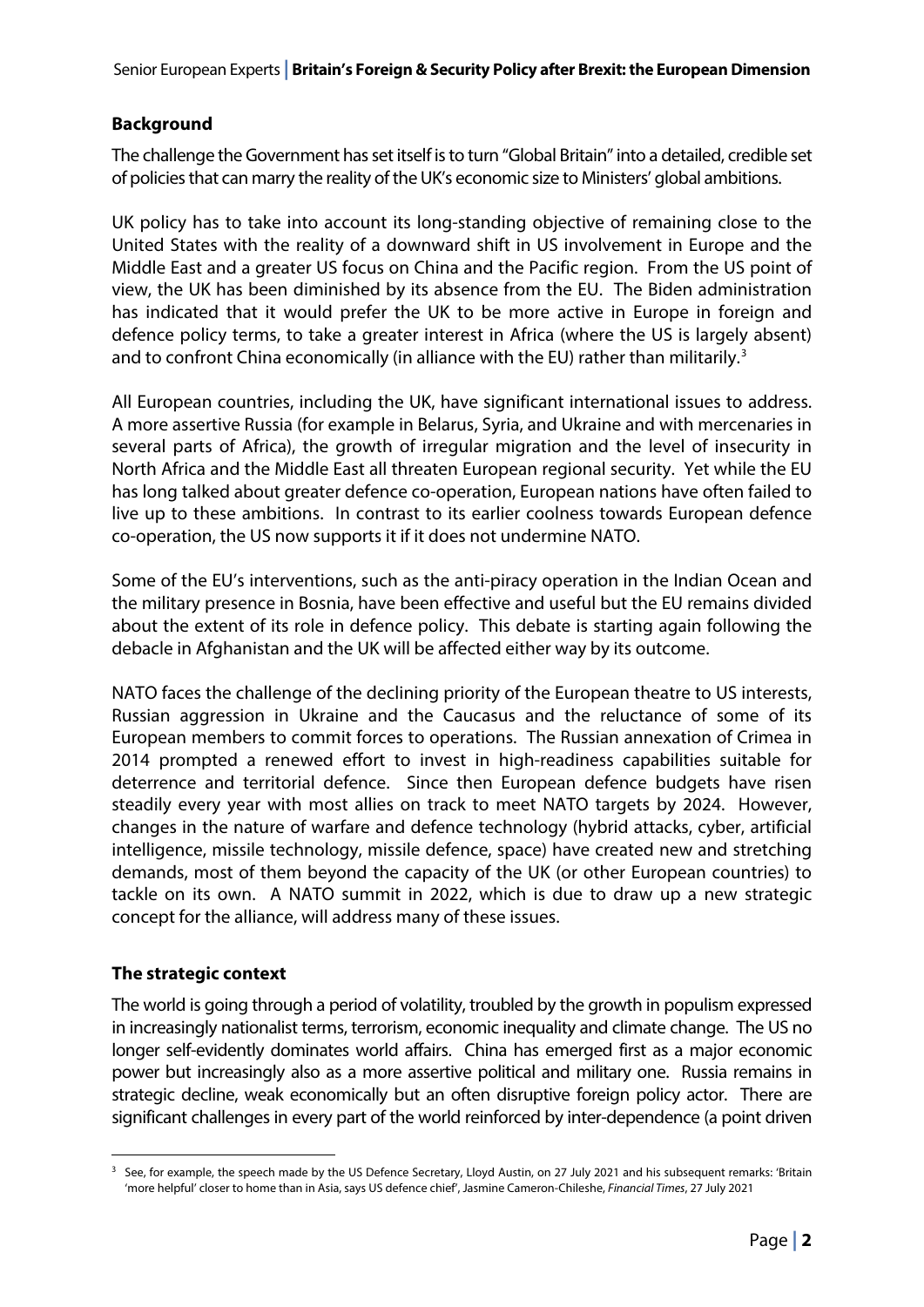home by the Covid-19 pandemic). These challenges include the sharp growth in migration, which has affected relationships between countries and also has security implications.

Post-war structures for international co-operation, such as the UN and the World Trade Organisation (WTO), are still essential but under strain and sometimes suffering from neglect. While many countries (including the UK) endorse the need to reform and strengthen multilateral institutions, domestic politics often drives them in a different direction (again seen in the response to the Covid-19 pandemic).

The US chaotic withdrawal from Afghanistan in the summer of 2021 felt like a big moment. There was a sense that the West has been weakened both in terms of its credibility as a reliable partner and in security terms. There is a danger that potential adversaries will ask whether the West's commitments (for example, to mutual defence in the NATO Treaty and US promises of support to Taiwan) would in fact be honoured. Any misjudgement by China or Russia about the strength of these commitments could have very serious consequences.

But there is a danger of overreaction. With the defeat of Al-Qaeda, Afghanistan was no longer of strategic significance to the US or its allies. The US defeat in Vietnam 1975, to which the hurried and chaotic US exit from Afghanistan was often compared, felt momentous but 15 years later Communism collapsed in Europe, the Cold War ended in victory for the West and Germany was reunited. And in 1990 Saddam Hussein discovered that the US was prepared to stand by its allies when he invaded Kuwait. What mattered after 1975 was that although the US had left Vietnam, it did not abandon its other broader security commitments. One additional question now is whether the West has the appetite and the ability to maintain its relative economic, scientific and technical advantage over China as it was arguably the economic and social failure of the USSR that was its downfall as much as the West's effective deterrence militarily.

For the UK, and most Member States of the EU, NATO is central to the territorial defence of Europe and the wider North Atlantic area. Any suggestion of a weakening US commitment to NATO is of great concern. When President Trump appeared to question America's mutual defence obligations under Article 5 of the NATO Treaty in July 2018, he caused alarm in European capitals.<sup>[4](#page-4-0)</sup> President Biden re-asserted US support for NATO and the Article [5](#page-4-1) commitment after he took office.<sup>5</sup>

#### **The UK and the EU today**

The absence of a structured foreign and security policy co-operation mechanism in the UK and EU Trade & Co-operation Agreement (TCA) was a decision of the UK Government. In fact, the words "foreign policy" do not appear anywhere in the TCA. The parties did agree to co-operate in a number of related areas, including on cyber security but mostly these are internal rather than external security policy areas. This reflected the UK desire to have a free hand in foreign and security policy. The Prime Minister subsequently explained this in the integrated review White Paper:

 $\overline{a}$ 

<span id="page-4-0"></span><sup>4</sup> 'Trump Questions [the Core of NATO: Mutual Defense, Including Montenegro',](https://www.nytimes.com/2018/07/18/world/europe/trump-nato-self-defense-montenegro.html) Eileen Sullivan, *New York Times*, 18 July 2018

<span id="page-4-1"></span><sup>5</sup> ['Biden embraces NATO, but European](https://www.politico.eu/article/us-president-joe-biden-embraces-nato-but-european-allies-are-weak/) allies are weak', David M. Herszenhorn, *Politico*, 14 June 2021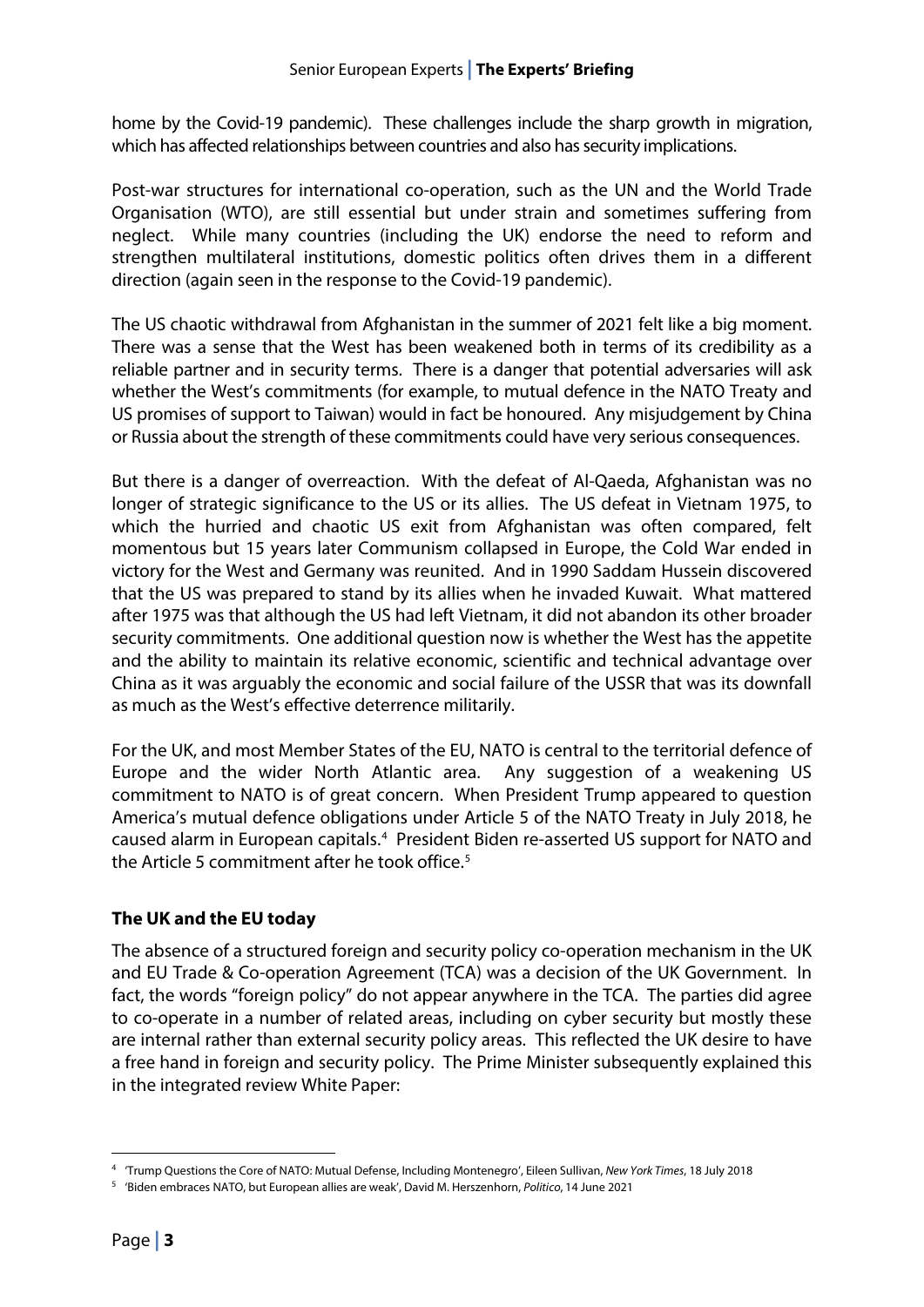Our Trade and Cooperation Agreement with the EU gives us the freedom to do things differently and better, both economically and politically.<sup>[6](#page-5-0)</sup>

Indeed, the approach of the Integrated Review towards the EU emphasises sovereignty rather than co-operation: "we will work with the EU where our interests coincide".[7](#page-5-1)

The institutional structures of the EU provide a vehicle for dialogue and co-operation in foreign and security policy on a routine basis. For example, the UK had its own CFSP Ambassador in Brussels and there are twice-weekly meetings of the Political and Security Committee where foreign and security policy questions are discussed by the Member States. The importance of these structures was partly that they required the UK Government to consider what its own position should be, just as NATO and UN structures have a similar effect in forcing officials and ministers to decide policy. The absence from these EU structures may lead not to the UK having a freer hand so much as the UK losing a large part of its ability to shape EU policies, being less active, and either rallying to EU positions or finding itself relatively isolated. The lack of structured dialogue with the EU also risks isolation in the UN Security Council and the UN General Assembly. And a reduced ability to influence or to anticipate the positions which European allies will take at NATO.

#### **The UK's integrated foreign and defence policy review**

In March 2021, the British Government published the long-awaited report of its integrated defence and foreign policy review.<sup>[8](#page-5-2)</sup> The review provides a good analysis of the threats and opportunities the UK faces. These include cyber warfare, artificial intelligence, and space – all key areas of international competition in the future. It rightly emphasises the importance of climate change and it is frank about danger posed by Russia and realistic about the need for the UK to work with China.

But the review is much less impressive on policy solutions to these problems. It is not clear why the UK should tilt towards the Indo-Pacific at the expense of Europe (where there are major security and economic challenges which the UK has to address). Much has been made of the subsequently announced defence deal agreed between Australia, the UK and the US (AUKUS) to provide nuclear propelled submarines. But it is important to note that the latter is not a treaty but largely an understanding about defence procurement in support of Australia's increased defence spending. It is true that the UK has long had strong ties to the Indo-Pacific region and continues to have important partners there, including Australia and New Zealand. But there are questions about whether the UK is now too small militarily and economically in that region to make a difference.

The review also shows a lack of awareness that we need to up our game in Europe given Brexit in order to safeguard our interests. As the Office of Budget Responsibility has pointed out, Brexit will have twice the long-term impact on the UK economy of the Covid-1[9](#page-5-3) pandemic.<sup>9</sup> This means the UK will have to work harder to protect and develop its

**.** 

<span id="page-5-0"></span><sup>&</sup>lt;sup>6</sup> HM Government, *supra* n. 2, p. 3<br><sup>7</sup> Jhid n. 21

<span id="page-5-1"></span>*Ibid.*, p. 21

<span id="page-5-2"></span><sup>8</sup>  *Supra* n. 2

<span id="page-5-3"></span><sup>9</sup> ['Impact of Brexit on economy 'worse than Covid'',](https://www.bbc.co.uk/news/business-59070020) *BBC News*, 27 October 2021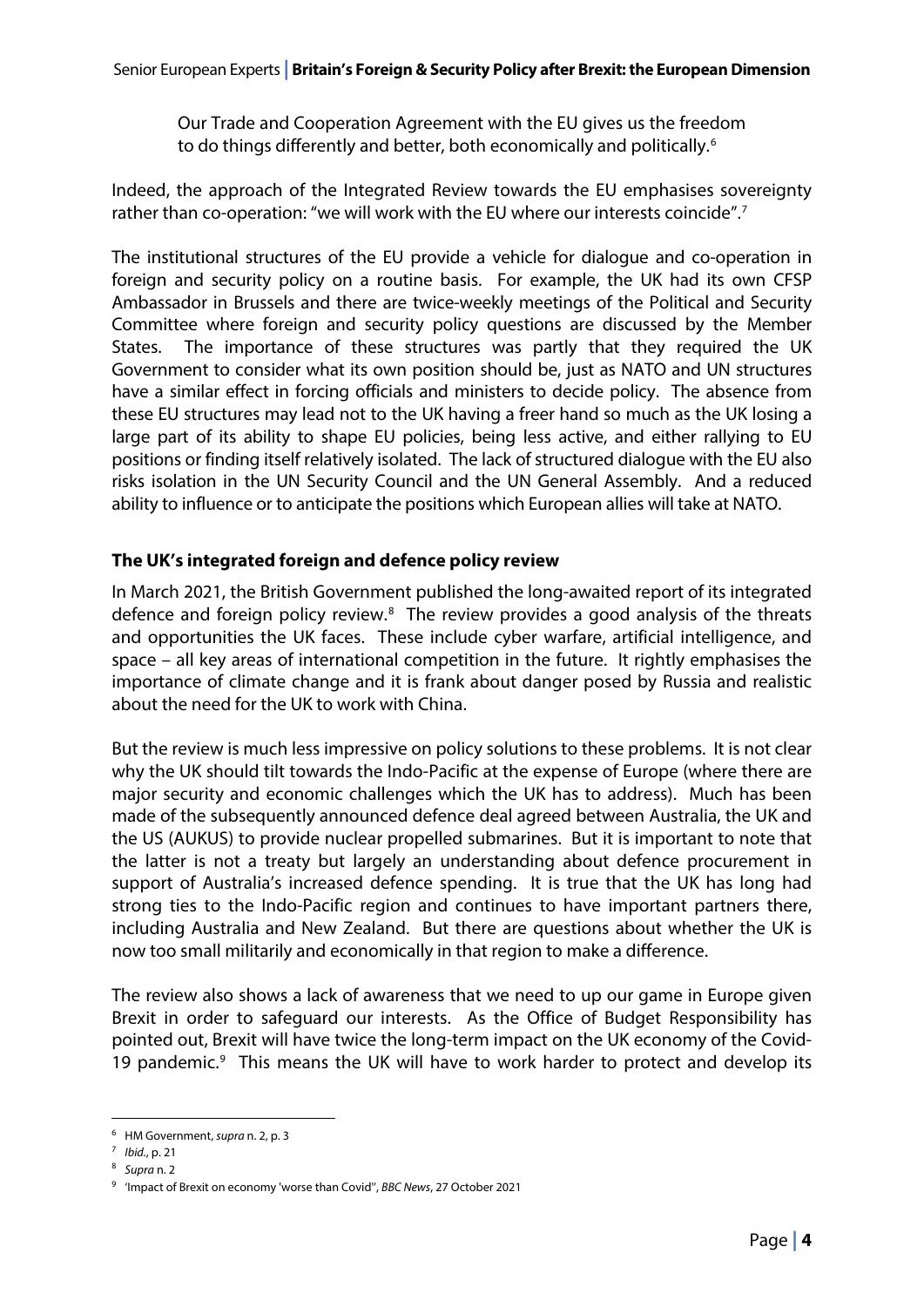economic ties to EU countries as well as to work with them effectively on foreign and defence issues of mutual concern.

A welcome aspect of the review was its recognition of the importance of Africa (including its economic potential) but there was little detail on how UK can do more there despite the importance of Africa to UK and European security.[10](#page-6-0)

An overreliance on the UK's relationship with the US underpins assumptions in the paper. This looks especially questionable in the light in the light of recent developments in the Biden Administration's emerging foreign and security policies (for example, not just leaving Afghanistan but the manner of doing so without the UK or other European allies having an effective role in the decision-making). It is not that the US is becoming hostile to the UK but that its priorities lie outside Europe and the UK is no longer able to act as a bridge into the EU, a role past US administrations found valuable.

#### **What is Global Britain?**

The phrase "Global Britain" is widely used by ministers and commentators in the UK but it is often said that there is a lack of clarity about what it means. The phrase, first used by Theresa May after the 2016 referendum, was later explained by Dominic Raab, the-then Foreign Secretary, as being made up of three pillars, with the UK being:

- the "best possible allies, partners and friends with our European neighbours";
- an "energetic champion of free and open trade";
- and "an even stronger force for good in the world".<sup>[11](#page-6-1)</sup>

The integrated review added two additional points: "a shift to a more robust position on security and deterrence" and a renewed emphasis on seeking multilateral solutions to the world's problems. It also added a comment with which many of the Government's critics would agree: "What Global Britain means in practice is best defined by actions rather than words".<sup>[12](#page-6-2)</sup>

The review does not offer a detailed explanation as to how the UK should implement the first pillar, the relationship with the EU. The paper says that the UK "recognises the important role played by the EU in the peace and prosperity of Europe" and adds that the UK "will find new ways of working with it on shared challenges" but without any further detail. The UK Government does seem to see what is often called the E3 (i.e. France, Germany and UK) and the same countries plus the US as the way to maintain a dialogue with key EU powers but both these forums exclude large and important EU member states, such as Italy, Poland and Spain, who resent these alternative forums for cooperation because they are excluded and it overlooks the fact that much of EU policy is shaped and executed through its institutions.<sup>[13](#page-6-3)</sup> The UK's ability to convene the E3 is in any case undermined by its current poor relationship with the EU.

<u>.</u>

<sup>&</sup>lt;sup>10</sup> Jose Ignacio Torreblanca[, 'Home alone: The UK's foreign policy after Brexit',](https://ecfr.eu/article/home-alone-the-uks-foreign-policy-after-brexit/) European Council on Foreign Relations, 18 May 2021

<span id="page-6-1"></span><span id="page-6-0"></span><sup>11</sup> [HC Deb 3 February 2020, vol 671, cols 26-27](https://hansard.parliament.uk/commons/2020-02-03/debates/2002039000001/GlobalBritain)

<span id="page-6-2"></span><sup>12</sup> HM Government, *supra* n. 2, p. 14, paras 17-19

<span id="page-6-3"></span><sup>&</sup>lt;sup>13</sup> Discussed in Claudia Major & Nicolai von Ondarza, ['UK-EU cooperation in foreign and security policy: how to be friends again!',](https://ukandeu.ac.uk/policy-cooperation/) UK in a Changing Europe, 14 June 2021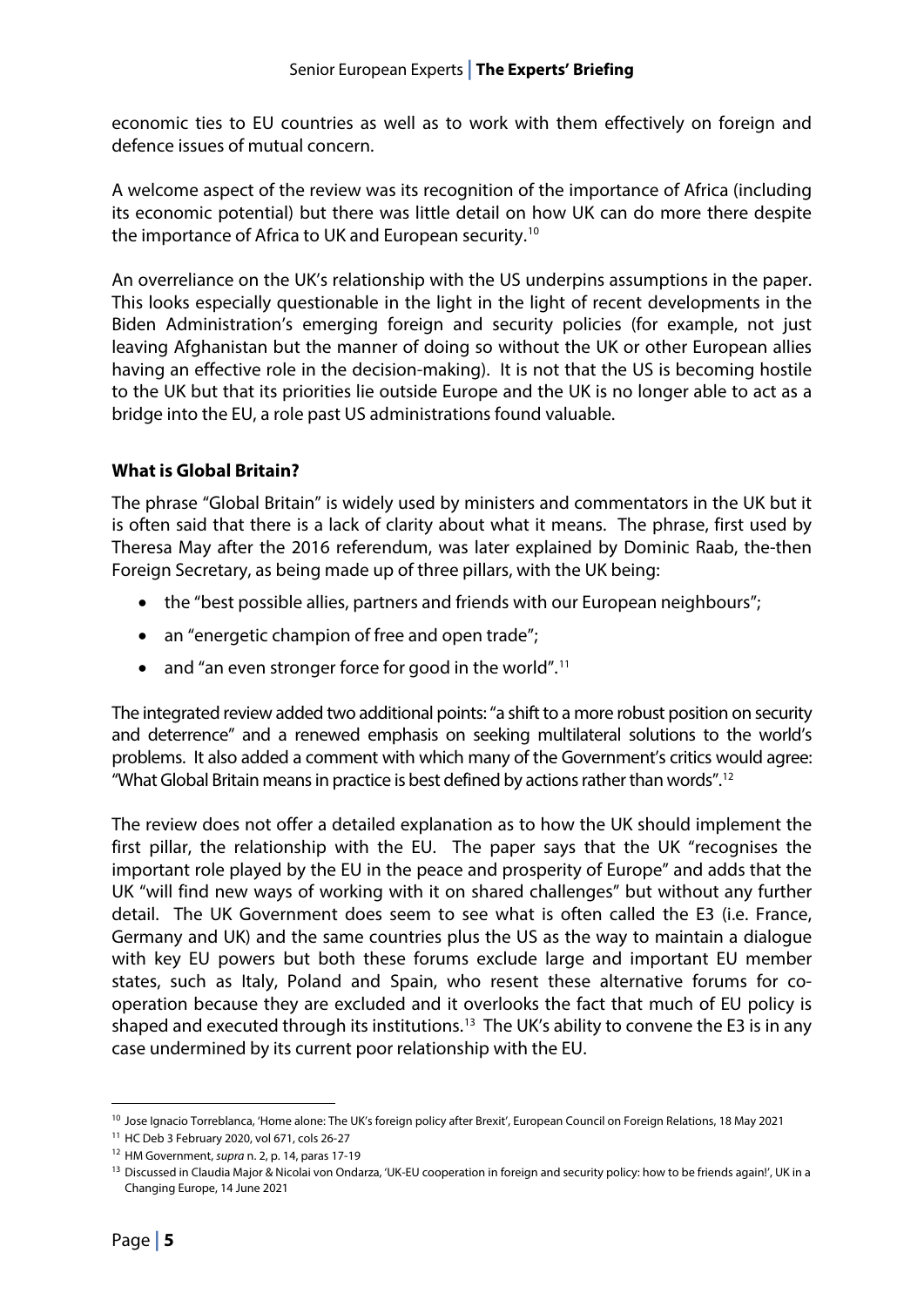France, Germany, Ireland, Poland and a number of other European countries are specifically mentioned as partners in the review but these bilateral relationships, which vary in breadth and depth, are (France and Ireland excepted) mostly defined in vague terms.<sup>[14](#page-7-0)</sup>

The uncertainties as to the UK's medium-term economic position after Brexit and Covid raise questions about affordability of the UK's external ambitions as set out in the integrated review. The UK is a medium-sized power but with global ambitions that history suggests it is unlikely to be able to afford.<sup>15</sup>

#### **The security challenges facing the EU**

The EU has developed into a major actor in foreign policy over last 30 years, partly because of its economic size and regulatory outreach, which makes it an attractive trading partner, but also because of its extensive development work and more recently because of its leadership on climate change. How it will adapt to the UK not being at the table is an important question for the EU. France is the key foreign and defence power in the EU with the inclination to act but Germany and many smaller EU Member States have a less interventionist culture.

Since the 1990s the EU has focused on building structures to improve defence co-operation among its members and the development of the European defence industry but has not succeeded in creating a credible military force. This partly because of the reluctance of some of its members who see their territorial defence as being guaranteed through NATO but also because of the presence of neutral and/or non-aligned Member States (Austria, Cyprus, Finland, Ireland, Malta and Sweden). The UK often acted as a brake on EU defence initiatives, particularly after 2010. A more fundamental problem has been the lack of German enthusiasm for a substantial EU military role; there are few signs yet that German political opinion may shift far on that following the September 2021 Bundestag election.<sup>16</sup>

The EU's role in defence policy is one that has been complementary to NATO rather than as a rival, acting where NATO cannot act or when it does not wish to do so, and with an emphasis on crisis management rather than high-intensity war-fighting capabilities. EU-NATO cooperation has developed considerably since the 2014 Ukraine/Crimea crisis. But the EU lacks effective command and control systems, partly because its institutional structures do not lend themselves to the rapid decision-making necessary for combat missions.

In recent years the EU has faced calls to increase its own strategic autonomy, that is, its capacity to act without the support of third countries, notably the US. At an informal European Council in October 2021, the Member States reaffirmed their commitment to acting together and identified a number of areas in both economic and external relations (including energy, cyber security and the digital economy) where they wanted to reduce dependency on third countries and increase their resilience.<sup>17</sup> As with previous EU initiatives to strengthen its autonomy, only time will tell whether its members are able to align these ambitions with their domestic policies. For example, Germany faces a difficult decision as whether or not to

**.** 

<span id="page-7-0"></span><sup>14</sup> HM Government, *supra* n. 2, pp. 60-61

<span id="page-7-1"></span><sup>15</sup> Nick Witney[, 'Britain's global pipe dream',](https://ecfr.eu/article/britains-global-pipe-dream/) European Council on Foreign Relations, 19 March 2021

<span id="page-7-2"></span><sup>&</sup>lt;sup>16</sup> Ulrike Franke[, 'Foreign and defence policy in the German election',](https://ecfr.eu/article/foreign-and-defence-policy-in-the-german-election/) European Council on Foreign Relations, 16 September 2021

<span id="page-7-3"></span><sup>17</sup> European Council, *[Oral conclusions drawn by President Charles Michel following the informal meeting of the members of the European](https://www.consilium.europa.eu/en/press/press-releases/2021/10/06/oral-conclusions-drawn-by-president-charles-michel-following-the-informal-meeting-of-the-members-of-the-european-council-in-brdo-pri-kranju-slovenia/)  [Council in Brdo pri Kranju, Slovenia](https://www.consilium.europa.eu/en/press/press-releases/2021/10/06/oral-conclusions-drawn-by-president-charles-michel-following-the-informal-meeting-of-the-members-of-the-european-council-in-brdo-pri-kranju-slovenia/)*, 742/21, 6 October 2021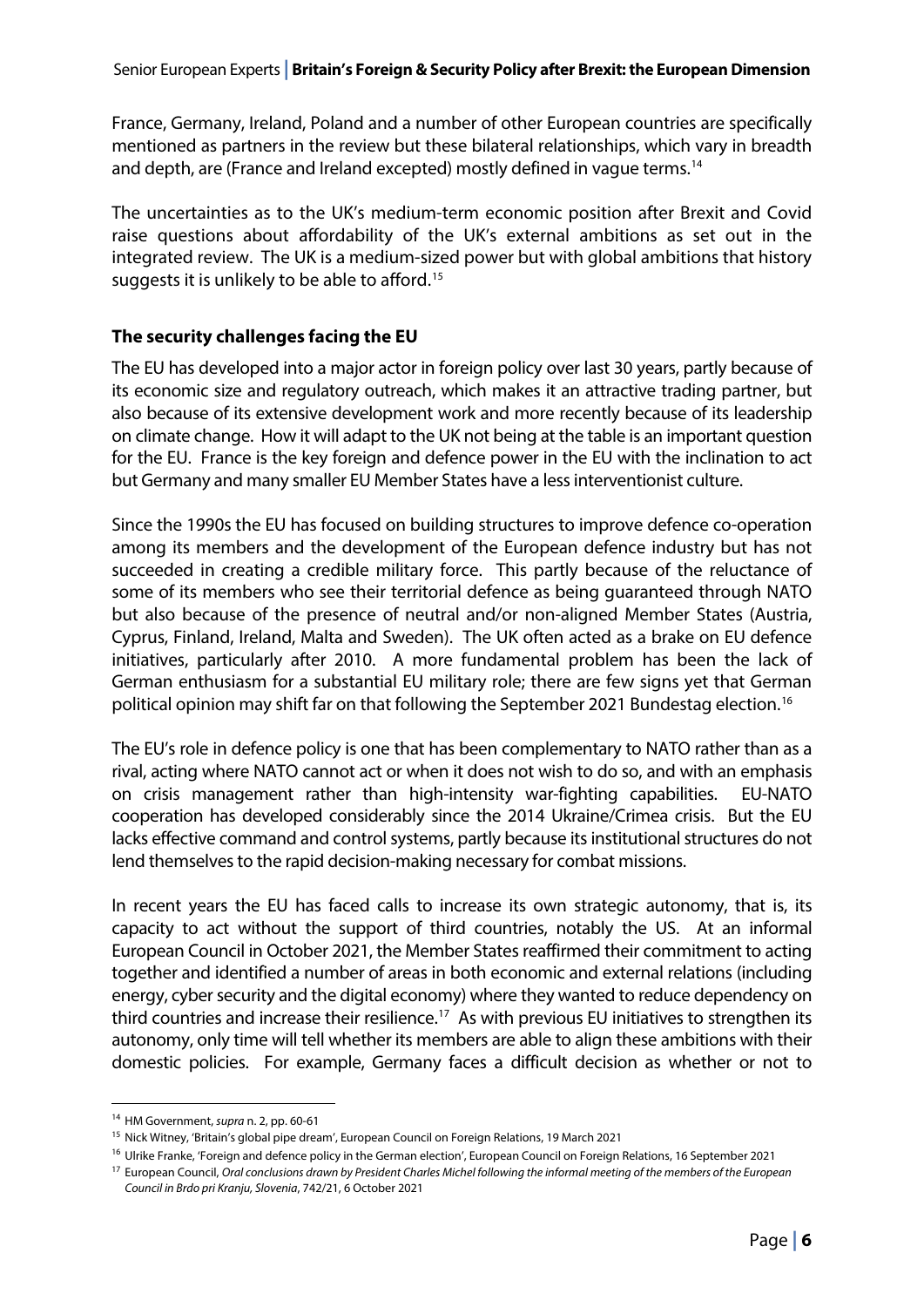authorise the use of the new Nord Stream gas pipeline which will increase its dependence (and therefore the EU's) on Russia for natural gas and reduce Poland and Ukraine's income from the transit of gas through existing pipelines, potentially weakening Ukraine's security.[18](#page-8-0)

Other difficulties for the EU include its internal divisions over how to handle Russia and China, its difficult but important relationship with Turkey and its reluctance to include the remaining countries in the Western Balkans in its membership (Albania, Bosnia & Herzegovina, Kosovo, Montenegro, North Macedonia and Serbia). It also needs to decide on its future role in North Africa and the Sahel as it is a continuing area of instability, a hub for jihadi terrorism and the source of much irregular migration to Europe.

The EU urgently needs to rediscover its sense of unity and purpose in order to regain momentum after Brexit. For its part, the EU needs to find a way to work with the UK on foreign and security policy issues of mutual interest and to make a reality of its defence cooperation ambitions while remaining close to the Americans.

#### **British and EU co-operation: a way forward**

The UK and the EU need each other. In many ways the UK Government is still in denial about this – as illustrated in the integrated review report which falsely claimed that the UK "has a seat in every major multilateral organisation" when UK is not in the EU or cooperating with it as such.

It is true that, on both sides, the aftermath of Brexit, including disputes over the Northern Ireland Protocol and the implementation of the Trade & Co-operation Agreement (TCA), make it harder for them to move closer but they need to do so in their mutual interest. While close bilateral ties with the principal EU actors on foreign and security policy are essential to the UK, many EU policies are shaped and implemented collectively (sanctions for example) and therefore a close working relationship with the Brussels-based institutions is equally essential. Some working together is happening but largely at official level. UK politicians and policymakers should recognise that the TCA is the only major third country agreement that the EU has with no provision for annual or biannual discussion of foreign policy at ministerial level. Moreover, both the UK and the EU would benefit not only from formal discussions but also with more operational and frequent consultations. The UK does not have to choose between closer working bilaterally with some EU countries and working with the EU as a whole; it can and should do both.

There are some more positive signs. Despite Anglo-French disputes over fishing, UK-French co-operation continues at the UN. There are other EU Member States who are also members of NATO which have a strong relationship with the UK and want to continue to do so. And while it is true that the UK should make more effort to keep EU capitals informed of its views and plans, the EU institutions should seek to keep the UK in the loop on areas of mutual interest. Ukraine and other Russia-related issues are important examples as is the developing situation in and around Afghanistan. The UK and the EU have a mutual interest in preventing exploitation of Taliban rule by terrorists, in

**.** 

<span id="page-8-0"></span><sup>&</sup>lt;sup>18</sup> Ukraine stands to lose \$2.5 billion annually for gas transit through the existing pipeline: see Margarita Assenova, 'Mitigating the Nord [Stream Two Impact on Ukraine',](https://jamestown.org/program/mitigating-the-nord-stream-2-impact-on-ukraine/) Eurasia Daily Monitor, 18(93), 2021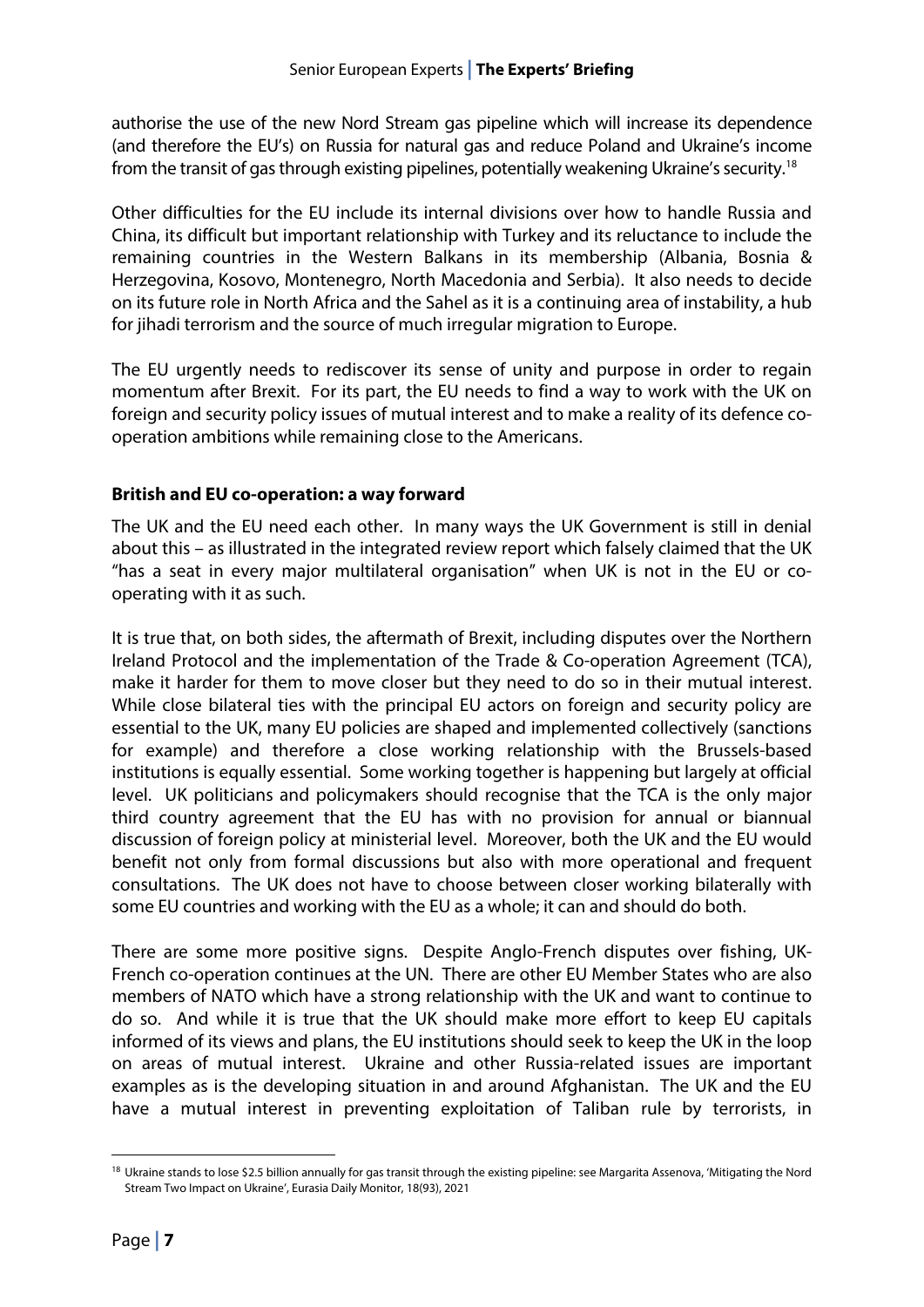preventing a humanitarian and a migration crisis and in supporting Afghanistan's neighbours. Good co-operation on this issue could be a model for a closer relationship.

When it comes to defence co-operation, there are different ways of working with the EU. In EU terms, defence policy forms part of its European Defence and Security Policy (and not just CFSP). A more recent EU defence policy initiative in the EU is the permanent structured co-operation programmes (PESCO), run by several Member States working together. Could the UK join PESCO projects that are relevant and where we can add value, as the US has done? Or do we need something bespoke for EDSP? Can the UK support strengthening of European NATO countries to improve capability and reach? There is an on-going need to encourage NATO-EU co-operation. For any initiative to be successful in this area it would need the EU to be willing to make it work. It is troubling that some EU Member States refused co-operation after Brexit, for example, on the more sensitive elements of the Galileo satellite navigation system because of supposed "security concerns" about sharing information with the UK.[19](#page-9-0)

A key point for the UK is that it is easier to influence the direction and policy of multinational organisations if you have like-minded partners within them. This is, and will continue to be, important in the UN, the World Trade Organisation, the World Health Organisation and other bodies. EU Member States co-ordinate their positions regularly at these bodies, not least because many of the policy issues cut across mixed national and EU competences. This, and the influence that the EU exerts in these organisations, is another factor that strengthens the argument for greater UK-EU co-operation, not just in foreign policy but in other aspects of external relations such as trade and development.

Events have shown both parties that they have more to gain by co-operating on foreign and security policy than by not doing so. Both have had experience of irrelevance and of being fifth wheels (Afghanistan, AUKAS, the Middle East) and both realise they can achieve more by working together (Iran's nuclear ambitions, the Western Balkans, resisting Russian assertiveness, being firm with China but avoiding a new Cold War, in development and in the deployment of military forces). We need structures that make that possible but not obligatory. Both can help the other achieve viable policy choices and have much to contribute to each other in crisis management.

There is clear evidence that the EU does wish to work with the UK; the reluctance has been on the UK side. Despite recent squabbles, and its ambitious plans for UK foreign policy beyond Europe, the Government should move beyond its public recognition that it is in the UK's interest to achieve more effective and constructive foreign policy co-operation with our neighbours in the EU and seek to make that a reality.

*November 2021*

<u>.</u>

<span id="page-9-0"></span><sup>19</sup> ['UK industry bids farewell to EU's Galileo system',](https://www.bbc.co.uk/news/science-environment-55665537) Jonathan Amos, *BBC News*, 14 January 2021